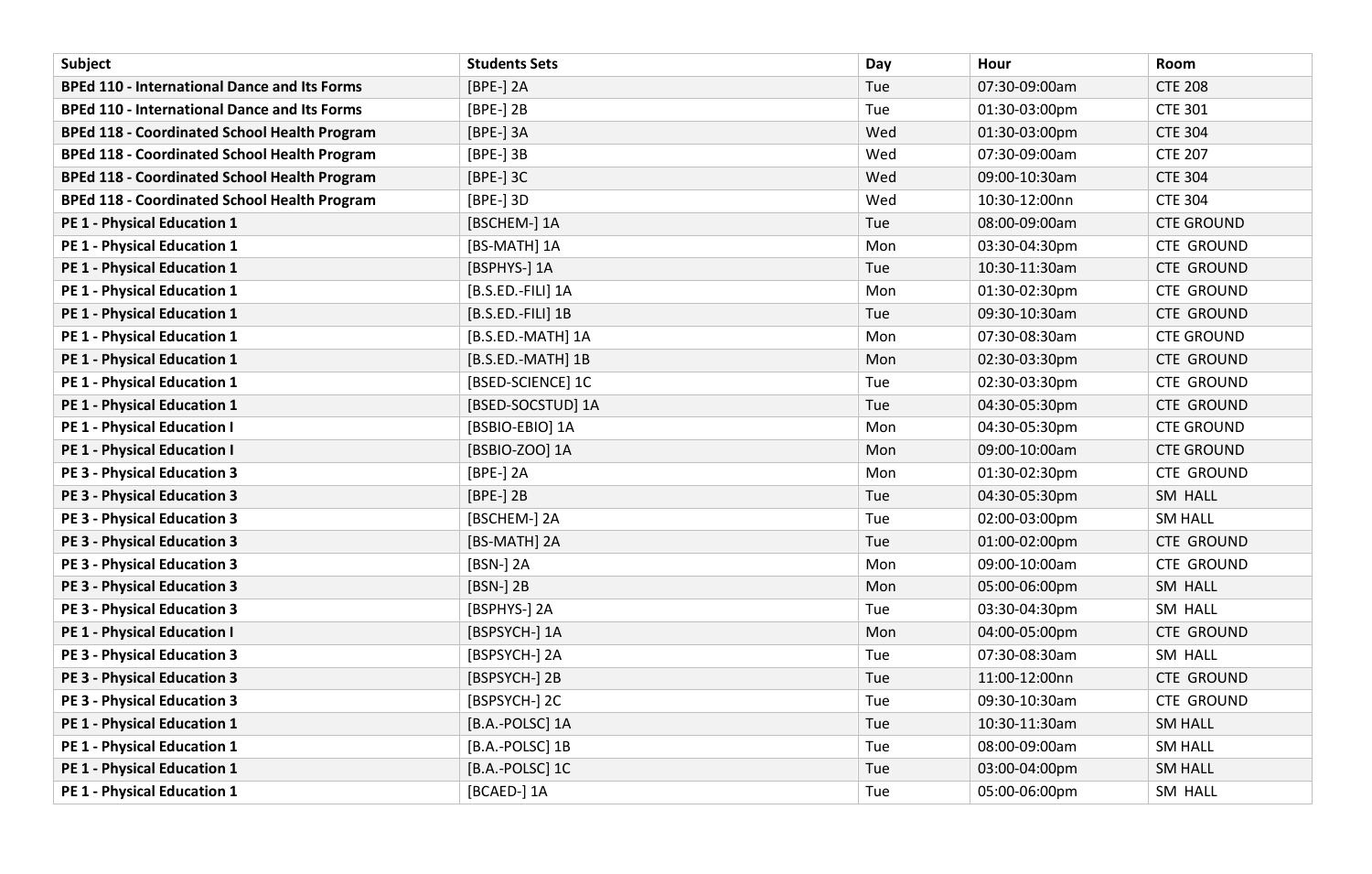| PE 1 - Physical Education 1                         | [BECE-] 1A             | Mon | 09:00-10:00am | <b>SM HALL</b>         |
|-----------------------------------------------------|------------------------|-----|---------------|------------------------|
| PE 1 - Physical Education 1                         | [BEED-] 1A             | Mon | 10:30-11:30am | <b>SM HALL</b>         |
| PE 1 - Physical Education 1                         | [BPE-] 1A              | Mon | 02:00-03:00pm | SM HALL                |
| PE 1 - Physical Education 1                         | $[BPE-]$ 1B            | Tue | 01:30-02:30pm | <b>SM HALL</b>         |
| PE 1 - Physical Education 1                         | [BPA-] 1A              | Mon | 03:30-04:30pm | SM HALL                |
| <b>PE 3 - Physical Education III</b>                | [BACOMM-BJ] 2B         | Mon | 11:00-12:00nn | Centenial Stage        |
| <b>PE 3 - Physical Education III</b>                | [BACOMM-FM] 2A         | Tue | 09:00-10:00am | Centenial Stage        |
| <b>PE 3 - Physical Education III</b>                | [BACOMM-JOURNALISM] 2A | Tue | 08:00-09:00am | Centenial Stage        |
| <b>PE 3 - Physical Education III</b>                | [BAELANG-] 2A          | Mon | 09:30-10:30am | Centenial Stage        |
| <b>PE 3 - Physical Education III</b>                | [BAELANG-] 2B          | Mon | 01:30-02:30pm | Centenial Stage        |
| <b>PE 3 - Physical Education III</b>                | [BALIT-] 2A            | Mon | 08:00-09:00am | <b>Centenial Stage</b> |
| <b>PE 1 - Physical Education I</b>                  | [BSPSYCH-] 1B          | Tue | 10:00-11:00am | <b>Centenial Stage</b> |
| <b>PE 3 - Physical Education III</b>                | [BSF-] 2A              | Tue | 11:00-12:00nn | Centenial Stage        |
| <b>PE 3 - Physical Education III</b>                | [BSTM-STM] 2A          | Mon | 03:00-04:00pm | <b>Centenial Stage</b> |
| <b>PE 3 - Physical Education III</b>                | [BSTM-THSM] 2A         | Tue | 05:00-06:00pm | Centenial Stage        |
| <b>PE 3 - Physical Education III</b>                | [BSTM-THSM] 2B         | Mon | 04:00-05:00pm | <b>Centenial Stage</b> |
| PE 1 - Physical Education 1                         | [BEED-] 1B             | Mon | 11:00-12:00nn | <b>CTE GROUND</b>      |
| PE 1 - Physical Education 1                         | [BEED-] 1C             | Mon | 08:00-09:00am | <b>CTE GROUND</b>      |
| BPEd 102 - Anatomy and Physiology of Human Movement | [BPE-] 1A              | Mon | 04:30-06:00pm | <b>CTE 303</b>         |
| BPEd 102 - Anatomy and Physiology of Human Movement | [BPE-] 1B              | Tue | 04:30-06:00pm | <b>CTE 208</b>         |
| PE 1 - Physical Education 1                         | [BSED-SOCSTUD] 1B      | Tue | 02:00-03:00pm | <b>CTE GROUND</b>      |
| PE 1 - Physical Education 1                         | [BSED-VE] 1A           | Mon | 03:30-04:30pm | <b>CTE GROUND</b>      |
| <b>CAEd 7 - Dance I</b>                             | [BCAED-] 2A            | Mon | 03:00-04:30pm | CTE 308 (Comp Lab)     |
| <b>PE 3 - Physical Education III</b>                | [BACOMM-BJ] 2A         | Mon | 09:30-10:30am | <b>Centenial Stage</b> |
| <b>PE 3 - Physical Education 3</b>                  | [BSED-SCIENCE] 2B      | Mon | 10:30-11:30am | <b>CTE GROUND</b>      |
| <b>PE 3 - Physical Education 3</b>                  | [BSED-SOCSTUD] 2A      | Mon | 07:30-08:30am | <b>CTE GROUND</b>      |
| <b>PE 3 - Physical Education 3</b>                  | [BSED-SOCSTUD] 2B      | Mon | 01:00-02:00pm | <b>CTE GROUND</b>      |
| <b>PE 3 - Physical Education 3</b>                  | [BTLE-HE] 2A           | Tue | 03:30-04:30pm | <b>CTE GROUND</b>      |
| <b>PE 3 - Physical Education 3</b>                  | [BTLE-HE] 2B           | Tue | 11:00-12:00nn | <b>Centenial Stage</b> |
| <b>PE 1 - Physical Education I</b>                  | [BSF-] 1A              | Mon | 03:30-04:30pm | <b>CTE GROUND</b>      |
| <b>PE 3 - Physical Education 3</b>                  | [BSBIO-EBIO] 2A        | Mon | 04:30-05:30pm | Centenial Stage        |
| <b>PE 3 - Physical Education 3</b>                  | [BSBIO-ZOO] 2A         | Tue | 09:00-10:00am | <b>CTE GROUND</b>      |
| <b>PE 3 - Physical Education 3</b>                  | [BSNE-GSN] 2A          | Tue | 01:00-02:00pm | <b>CTE GROUND</b>      |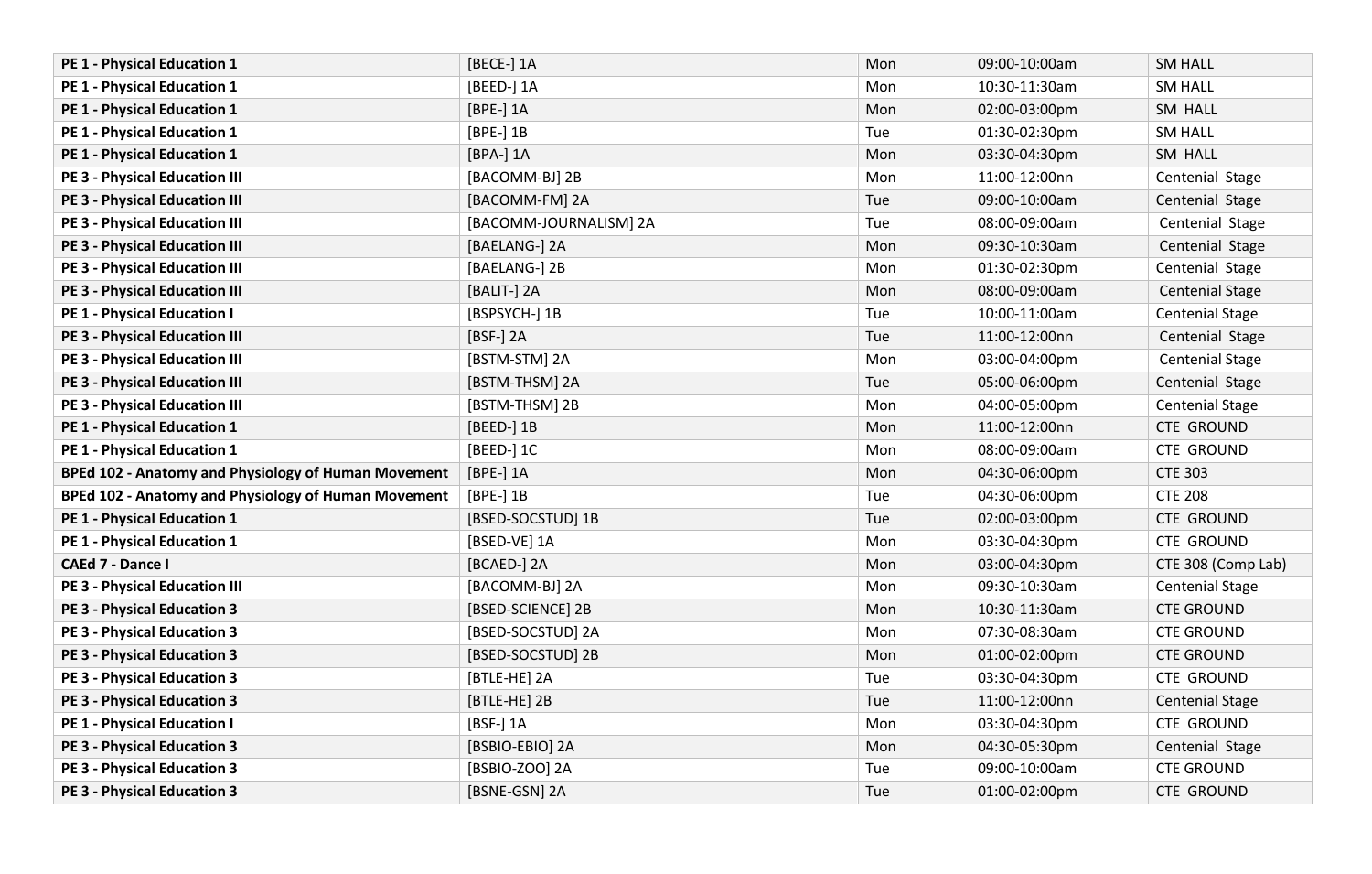| <b>PE 3 - Physical Education 3</b>                             | [BSNE-GSN] 2B          | Tue | 02:00-03:00pm | <b>Centenial Stage</b> |
|----------------------------------------------------------------|------------------------|-----|---------------|------------------------|
| <b>PE 1 - Physical Education I</b>                             | [BACOMM-BJ] 1A         | Mon | 05:00-06:00pm | <b>CTE GROUND</b>      |
| PE 1 - Physical Education I                                    | [BACOMM-FM] 1A         | Mon | 02:30-03:30pm | <b>CTE GROUND</b>      |
| <b>PE 1 - Physical Education I</b>                             | [BACOMM-JOURNALISM] 1A | Tue | 09:30-10:30am | <b>CTE GROUND</b>      |
| PE 1 - Physical Education I                                    | [BAELANG-] 1A          | Tue | 08:00-09:00am | <b>CTE GROUND</b>      |
| <b>PE 1 - Physical Education I</b>                             | [BALIT-] 1A            | Mon | 09:30-10:30am | <b>CTE GROUND</b>      |
| PE 1 - Physical Education 1                                    | [BTLE-HE] 1A           | Tue | 01:30-02:30pm | <b>CTE GROUND</b>      |
| <b>PE 1 - Physical Education 1</b>                             | [BSNE-GSN] 1A          | Mon | 03:30-04:30pm | <b>CTE GROUND</b>      |
| PE 1 - Physical Education 1                                    | [BSNE-GSN] 1B          | Mon | 01:00-02:00pm | <b>CTE GROUND</b>      |
| PE 1 - Physical Education 1                                    | [BSN-] 1A              | Tue | 01:30-02:30pm | Centenial Stage        |
| PE 1 - Physical Education 1                                    | [BSN-] 1B              | Mon | 01:30-02:30pm | <b>Centenial Stage</b> |
| <b>PE 3 - Physical Education 3</b>                             | [B.S.ED.-ENGL] 2A      | Mon | 05:00-06:00pm | Centenial Stage        |
| <b>PE 3 - Physical Education 3</b>                             | [B.S.ED.-ENGL] 2B      | Mon | 11:00-12:00nn | <b>Centenial Stage</b> |
| <b>PE 3 - Physical Education 3</b>                             | [B.S.ED.-ENGL] 2C      | Tue | 08:00-09:00am | Centenial Stage        |
| <b>PE 3 - Physical Education 3</b>                             | [B.S.ED.-FILI] 2A      | Mon | 09:30-10:30am | Centenial Stage        |
| <b>PE 3 - Physical Education 3</b>                             | [B.S.ED.-FILI] 2B      | Mon | 03:00-04:00pm | <b>Centenial Stage</b> |
| <b>PE 3 - Physical Education 3</b>                             | [B.S.ED.-MATH] 2A      | Tue | 05:00-06:00pm | <b>Centenial Stage</b> |
| <b>PE 3 - Physical Education 3</b>                             | [B.S.ED.-MATH] 2B      | Tue | 03:30-04:30pm | Centenial Stage        |
| <b>PE 3 - Physical Education 3</b>                             | [BSED-SCIENCE] 2A      | Mon | 07:30-08:30am | Centenial Stage        |
| <b>PE 1 - Physical Education I</b>                             | [BSTM-STM] 1A          | Tue | 10:30-11:30am | <b>Centenial Stage</b> |
| <b>PE 1 - Physical Education</b>                               | [B.S.ED.-ENGL] 1A      | Mon | 02:00-03:00pm | <b>CTE GROUND</b>      |
| <b>PE 1 - Physical Education</b>                               | [B.S.ED.-ENGL] 1B      | Mon | 08:30-09:30am | <b>CTE GROUND</b>      |
| <b>PE 1 - Physical Education</b>                               | [B.S.ED.-ENGL] 1C      | Mon | 03:30-04:30pm | <b>Centenial Stage</b> |
| <b>PE 1 - Physical Education</b>                               | [B.S.ED.-ENGL] 1D      | Tue | 05:00-06:00pm | <b>CTE GROUND</b>      |
| PE 1 - Physical Education 1                                    | [BSED-SCIENCE] 1A      | Tue | 10:30-11:30am | <b>Centenial Stage</b> |
| PE 1 - Physical Education 1                                    | [BSED-SCIENCE] 1B      | Mon | 07:30-08:30am | Centenial Stage        |
| <b>PE 3 - Physical Education 3</b>                             | [B.A.-POLSC] 2A        | Mon | 05:00-06:00pm | <b>SM HALL</b>         |
| <b>PE 3 - Physical Education 3</b>                             | [B.A.-POLSC] 2B        | Mon | 01:00-02:00pm | SM HALL                |
| <b>CAEd 3 - Culture and Arts Education in Plural Societies</b> | [BCAED-] 1A            | Tue | 09:00-10:30am | <b>CTE 307</b>         |
| PE 3 - PATH-FIT 3                                              | [BCAED-] 2A            | Tue | 03:00-04:00pm | <b>SM HALL</b>         |
| <b>PE 3 - Physical Education 3</b>                             | [BECE-] 2A             | Mon | 08:30-09:30am | SM HALL                |
| <b>PE 3 - Physical Education 3</b>                             | [BECE-] 2B             | Mon | 10:30-11:30am | SM HALL                |
| <b>PE 3 - Physical Education 3</b>                             | [BEED-] 2A             | Mon | 09:30-10:30am | <b>SM HALL</b>         |